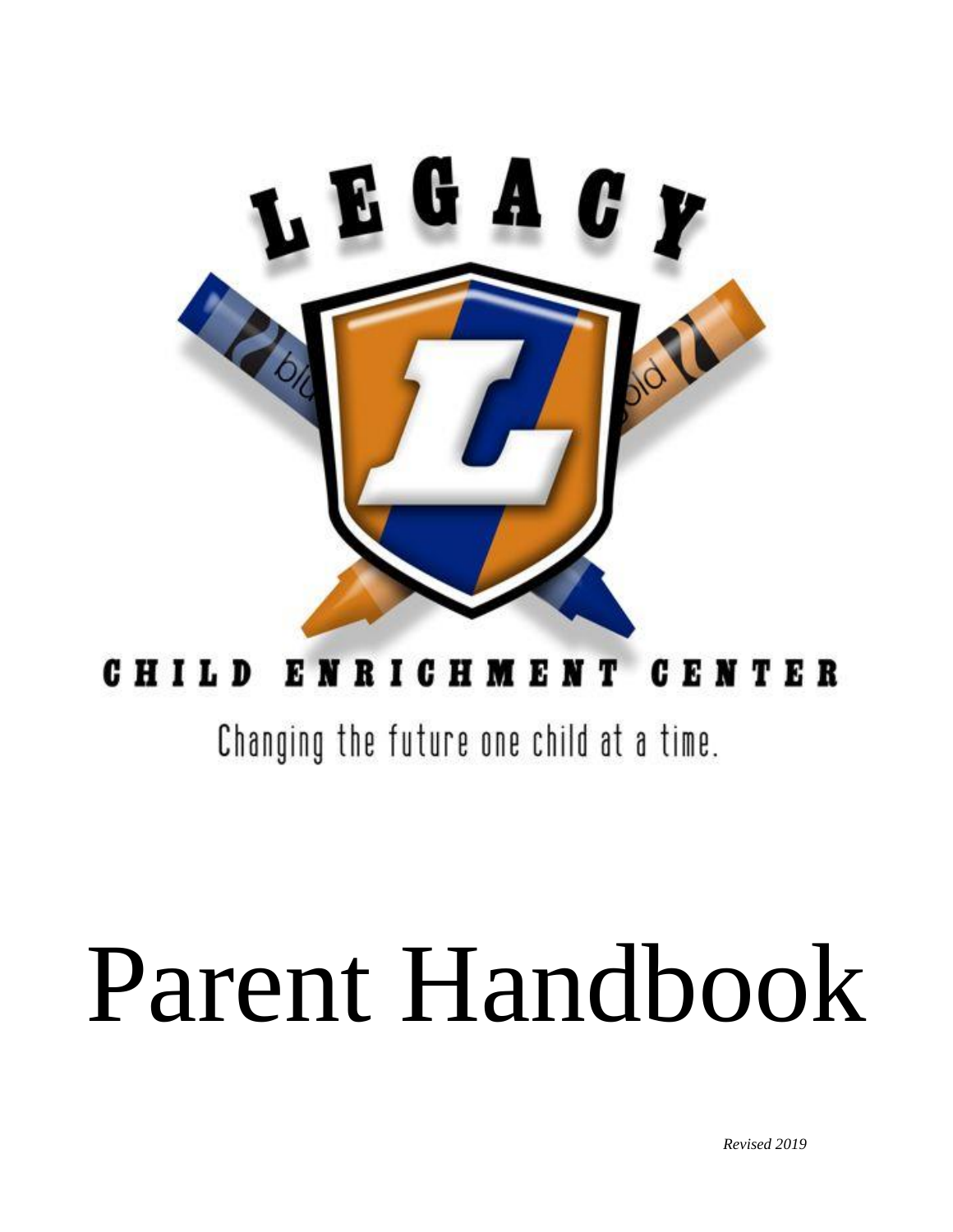## **Table of Contents**

| Statement of manual continuum contractors and the contractors of manual contractors and the statement of manual contractors of the statement of manual contractors of the statement of the statement of the statement of the s      | 3              |
|-------------------------------------------------------------------------------------------------------------------------------------------------------------------------------------------------------------------------------------|----------------|
| Our Philosophy (and the contract of the contract of the contract of the contract of the contract of the contract of the contract of the contract of the contract of the contract of the contract of the contract of the contra      | 3              |
|                                                                                                                                                                                                                                     | 3              |
| Our Future                                                                                                                                                                                                                          | 3              |
|                                                                                                                                                                                                                                     | 3              |
| Getting Started <i>and the communication of contact the statesting Started</i> and the statesting started                                                                                                                           | 3              |
|                                                                                                                                                                                                                                     |                |
| Tuition                                                                                                                                                                                                                             | 4              |
|                                                                                                                                                                                                                                     | $\overline{4}$ |
| Orientation                                                                                                                                                                                                                         | 4              |
|                                                                                                                                                                                                                                     | 5              |
|                                                                                                                                                                                                                                     | 5              |
|                                                                                                                                                                                                                                     | 5              |
|                                                                                                                                                                                                                                     | 5              |
| Operational Policies <b>and Communications</b> and Communications and Communications and Communications and Communications and Communications and Communications and Communications and Communications and Communications and Commu | 5              |
| Hours                                                                                                                                                                                                                               | 5              |
|                                                                                                                                                                                                                                     | 6              |
| Holidays and Closings <b>Example 20</b> in the contract of the contract of the contract of the contract of the contract of the contract of the contract of the contract of the contract of the contract of the contract of the cont | 6              |
| <b>Inclement Weather</b>                                                                                                                                                                                                            | 6              |
| Notice and Withdrawal from the Center (Material Communication) and Withdrawal from the Center (Material Communication)                                                                                                              | 7              |
| Solicitation of Legacy Employees <b>Constitution</b> Solicitation of Legacy Employees <b>Constitution</b>                                                                                                                           | 7              |
|                                                                                                                                                                                                                                     | 7              |
| Infants                                                                                                                                                                                                                             | 7              |
|                                                                                                                                                                                                                                     | 7              |
| Twos                                                                                                                                                                                                                                | 7              |
|                                                                                                                                                                                                                                     | $\overline{7}$ |
| Pre-K                                                                                                                                                                                                                               | 8              |
|                                                                                                                                                                                                                                     | 8              |
| Enrichments<br>Health and Safety<br><b>Example 2018</b>                                                                                                                                                                             | 8              |
| <b>Sick Policy</b>                                                                                                                                                                                                                  | 8              |
|                                                                                                                                                                                                                                     | 9              |
| Health Screenings/Trainings<br>Meals                                                                                                                                                                                                | 9              |
| Nut-Free Environment                                                                                                                                                                                                                | 9              |
| <b>Birthday Party Options</b>                                                                                                                                                                                                       | 9              |
| <b>Drills</b>                                                                                                                                                                                                                       | 9              |
|                                                                                                                                                                                                                                     | 10             |
| <b>Safety Training</b>                                                                                                                                                                                                              | 10             |
| <b>Clothing</b>                                                                                                                                                                                                                     | 10             |
|                                                                                                                                                                                                                                     | 10             |
|                                                                                                                                                                                                                                     |                |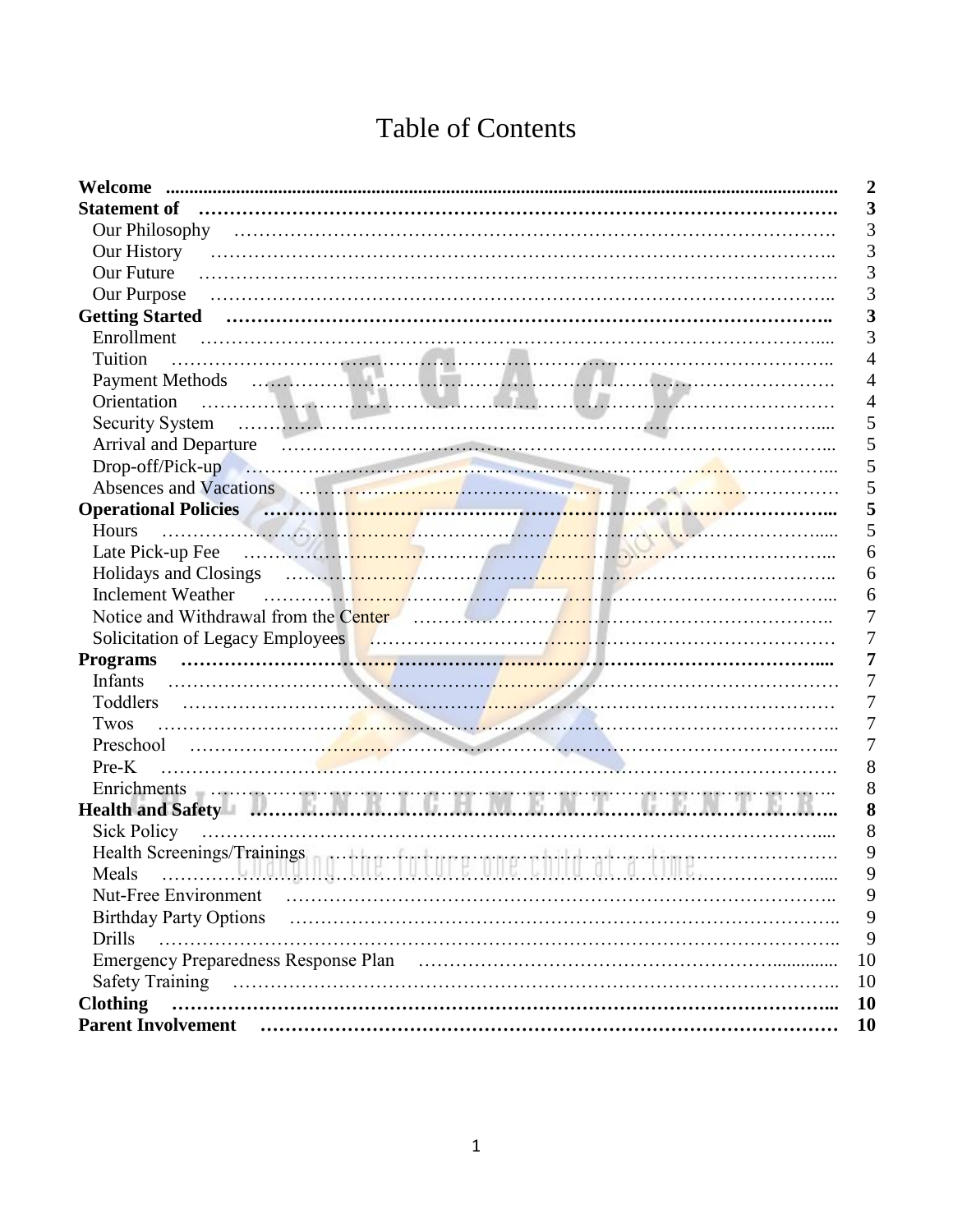Dear Parents,

We welcome you to the Legacy Child Enrichment Center, a ministry of Grey Stone Church. The greatest joy we have is the knowledge that you have entrusted us with your most prized possession. Be assured that we believe each child is a unique creation of God with infinite worth.

#### *Psalm 139:13-14 (NIV)*

*"For you created my inmost being; you knit me together in my mother's womb. I praise you because I am fearfully and wonderfully made; your works are wonderful, I know that full well."* 

Our goal is to be a school marked by excellence in early childhood education in the name of Christ. We will do our utmost to represent His Name well in every aspect of the Legacy Center. Each teacher is committed to be an educator focusing on the developmental milestones, (fine and gross motor skills, social and emotional development, language and cognitive skills), along with incorporating Biblical stories, activities, Scriptures and prayer throughout the day.

We are honored and humbled that your family has chosen to be part of our ministry. Our prayer is that we will be a blessing to your family as much as to your children. The parent handbook was created to provide you with essential information regarding our program. If and when updates are made, we will notify you in writing. Please keep the handbook accessible to you for future reference.

#### In Christ's Name,

**CENTER** GHILD G H KN Linda Chavis, Director

Pamela Creel, Associate Director <sup>e</sup> future one child at a time.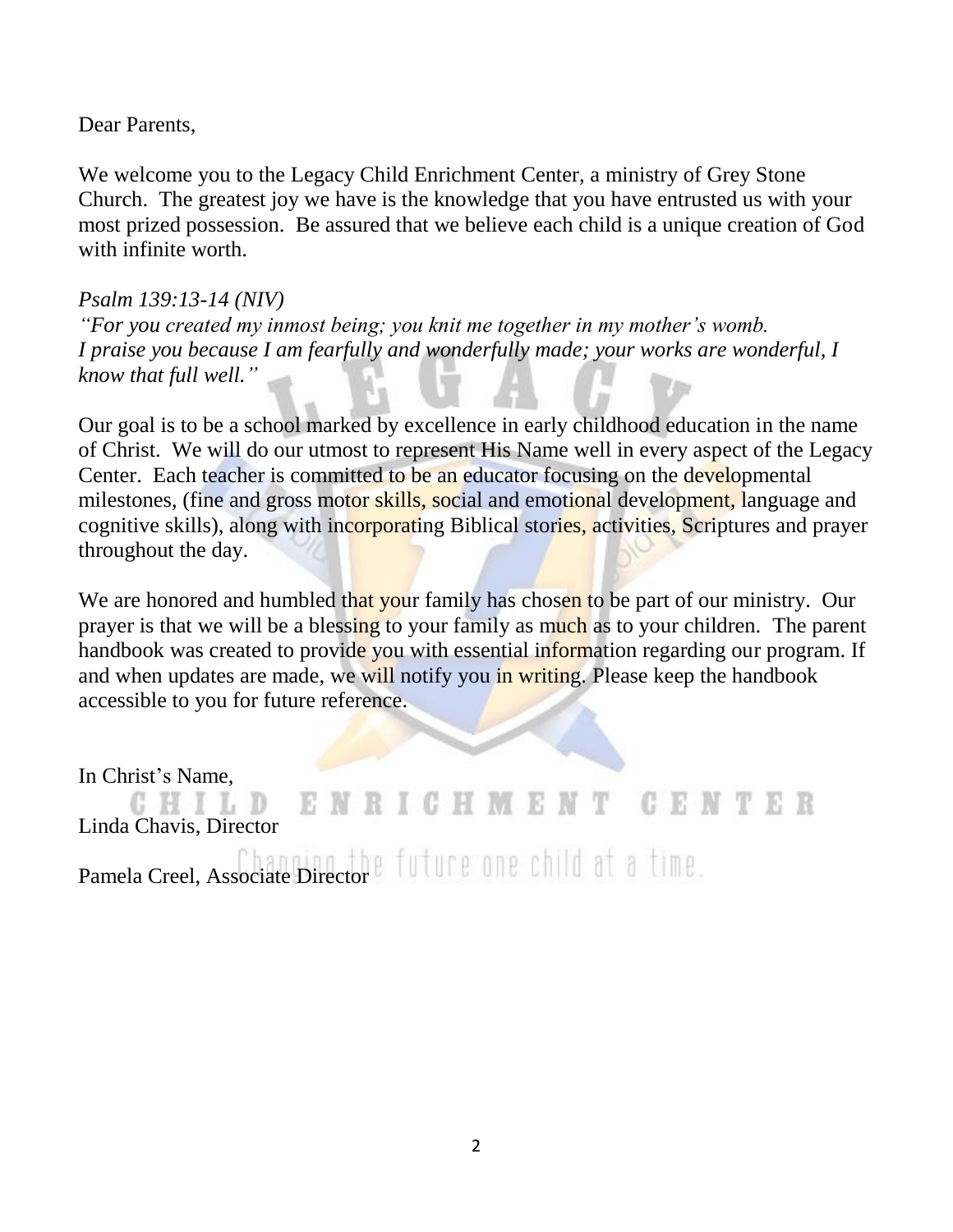#### **Our Philosophy**

The Legacy Center is a Christian child enrichment program under the umbrella of Grey Stone Church. We strive to provide individual, developmental care for children from 6 weeks through 5 years of age. Our focus is high quality, developmentally appropriate care with an emphasis on Christian values which are incorporated into the curriculum.

#### **Our History**

The Legacy Center was formerly known as Grey Stone Christian Learning Center (CLC). The CLC was established in 1943 and is the longest continually running daycare center in the state of North Carolina. It operated out of an old, white mill house for over sixty years and housed about sixty children ages two to five.

In February of 2013 the CLC was proud to expand into a new state-of-the-art facility with a capacity of 120 children ages 6 weeks to 5 years, now called the Legacy Child Enrichment Center. We have transitioned from daycare to early care and childhood education. While we have a new building and a new name, our dedication to serving the Durham community with superior childcare has not wavered.

#### **Our Future**

2019 introduces the Christian faith-based curriculum called Pinnacle. It is a research-based early childhood curriculum based on the works of Piaget, Gardner and Erikson. The curriculum is developmentally sound providing age-appropriate activities on all levels as well as including activities and Scriptures that remind us of the presence of God every day.

#### **Our Purpose**

The Legacy Center is an extension of Grey Stone Church. Our commitment is to provide a safe and secure, nurturing environment, where your child will thrive and develop a love for learning: Changing the future one child at a time. -GEAR TER

### **Enrollment Process** annual the time and child at a

A non-refundable registration fee of \$35 places your child on the wait list. A nonrefundable enrollment fee of \$100 secures your place in a classroom once a space becomes available. We do reserve the right to refuse enrollment. Children are enrolled on a firstcome basis based on the date of the registration form. Parents of children currently enrolled receive sibling priority for enrollment.

All parents must receive a copy of the summary of the North Carolina Child Care Laws and Rules brochure upon enrollment.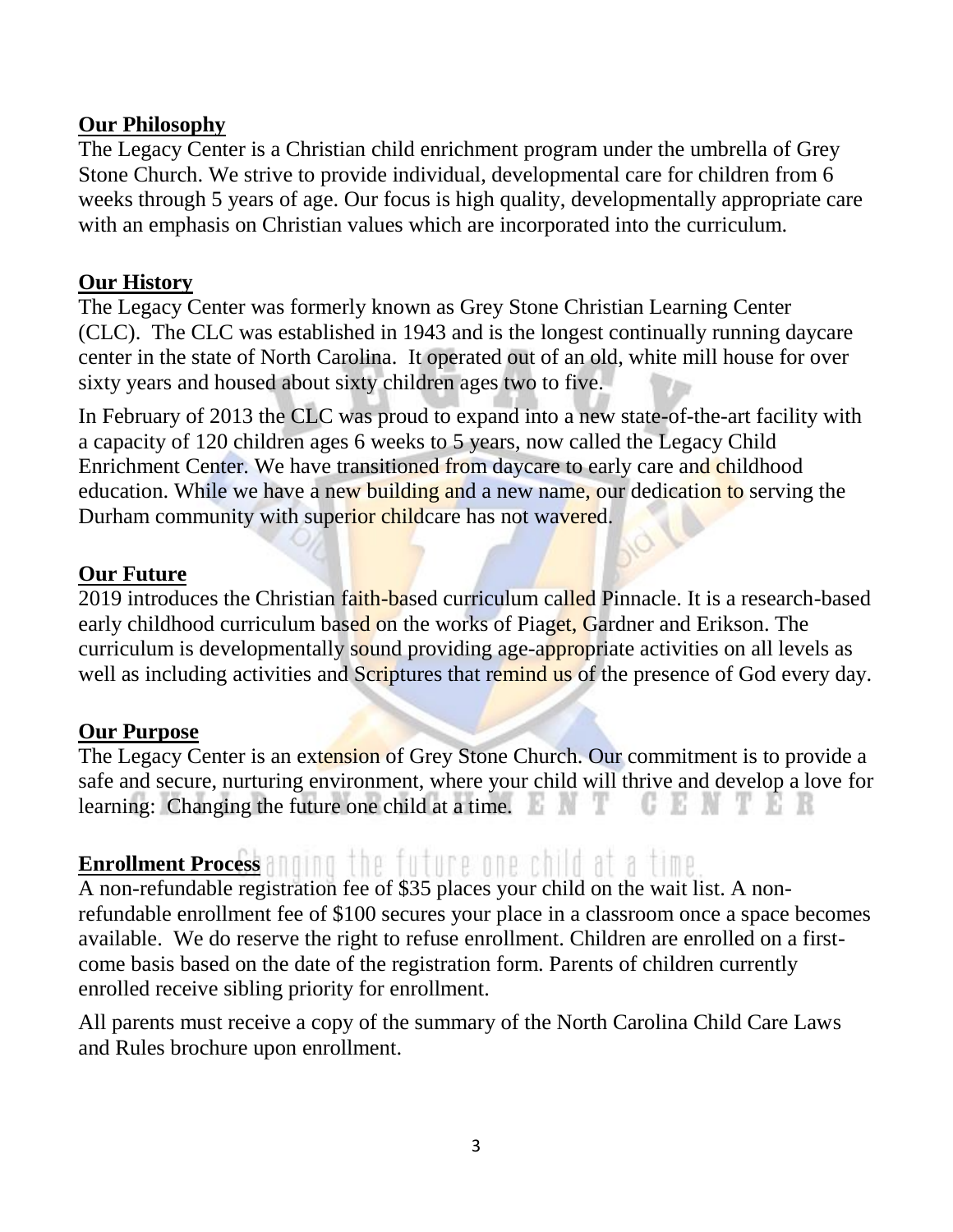All children must provide the Center with a copy of the child's immunization record before their first day. No child will be enrolled if they are not up-to-date with their immunizations. If there is a medical reason that they are on a different schedule, a letter from the child's pediatrician explaining and outlining the plan to become current will be required.

No child will be allowed to remain enrolled if their physical examination has exceeded the 30 day time frame set forth by the State of North Carolina.

#### **Tuition**

Tuition is paid in advance and is due on the  $25<sup>th</sup>$  day of each month. If payment is not received, a late payment fee of \$35 will be applied to your monthly statement.

We will not allow tuition delinquencies to go over 30 days. If payment is not received within 30 days of the due date, your child may be disenrolled from the Legacy Center. Please see the director immediately in the case of an emergency or hardship, which will be reviewed on a case-by-case basis.

All payments are the same and will not be affected or adjusted by days missed due to weather, holidays, closings, absences, illness or vacations.

Checks should be made out to the Legacy Child Enrichment Center or LCEC.

Tuition rates are set each year by the Center director and go into effect in September of each year. The Center works hard to keep tuition rates as low as possible, while maintaining high quality care for your child.

Monthly statements will be available at the end of each month. If you have any questions or concerns about your balance, please contact a member of the administrative team immediately at (919)286-4698.

# Payment Methods E N R I C H M E N T G E N T E R

The Legacy Center accepts personal checks, cash or online payments. Checks should be made out to the Legacy Child Enrichment Center or LCEC with your child's name in the memo line. There is a designated locked box to leave your payment, located on the wall near the check-in station. There will be a \$30 charge for all returned checks.

#### **Orientation**

A member of the administrative team will call new enrolling parents/guardians before their start date to set up a welcome meeting with the new family and the lead teacher in the classroom. The teacher will review any classroom paperwork, go over the classroom routine, and discuss any special requirements.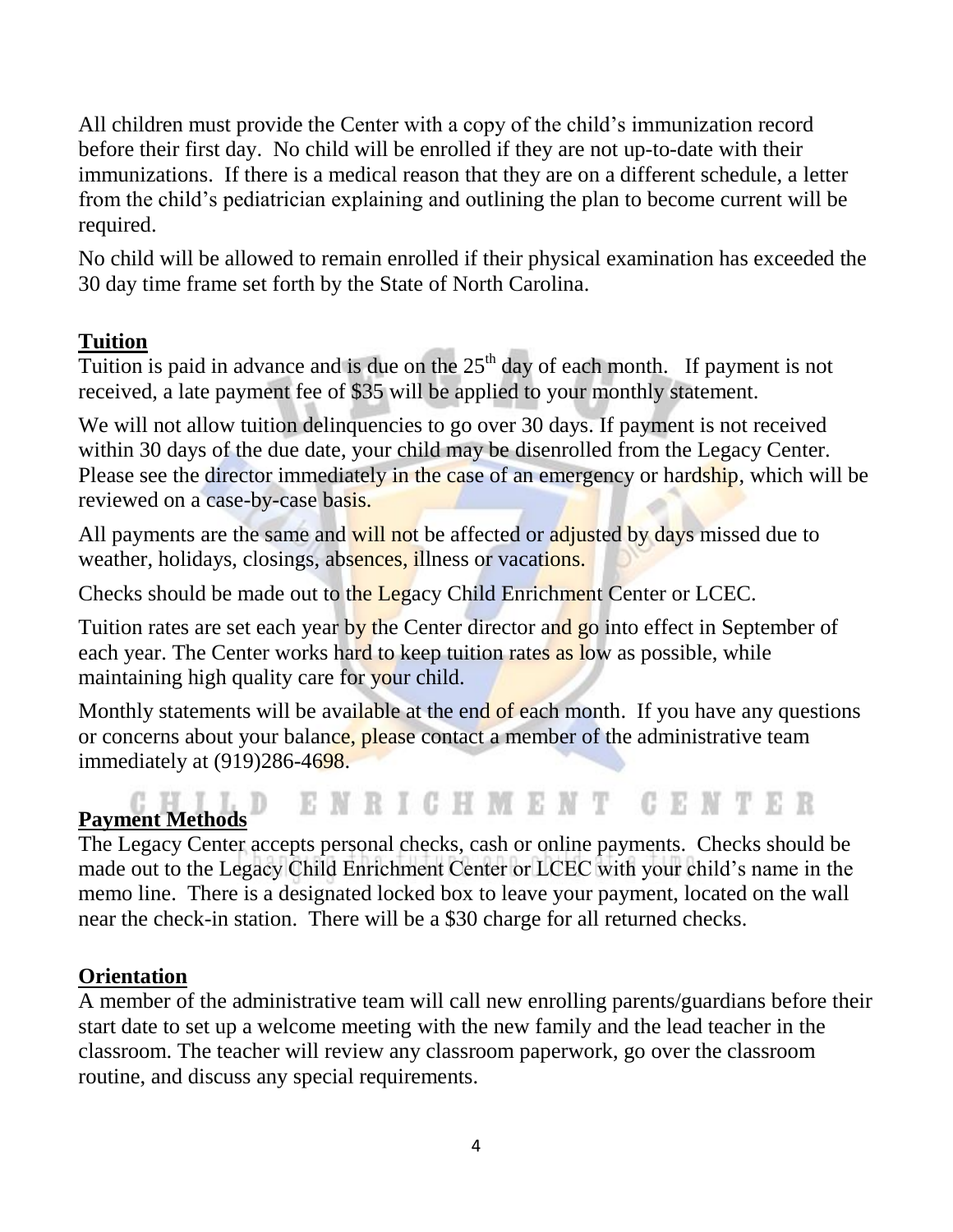#### **Security System**

Every parent/guardian is assigned their own key fob which allows them access to the building between 7:00am and 6:00pm, Monday through Friday. The front door remains locked throughout the day. On Wednesday evenings only, the front door will automatically unlock at 5:00pm in preparation for mid-week church activities. If a person does not have a key fob, they cannot enter the building unassisted. We ask all parents not to allow admittance to the childcare center if they do not know the person.

#### **Arrival and Departure**

When you arrive, please assist your child with the removal of their outer clothing and with washing their hands and your own. The State allows all ages of children to be grouped together for the first hour of the day and for the last hour of the day depending on their age. Infants and toddlers can be grouped together; two to five-year olds can be grouped together.

Always accompany your child to the appropriate classroom. **At no time should your child be left unattended.**

#### **Drop Off/Pick Up**

All children must be walked into the building and dropped off in the appropriate classroom. Please do not let your child out of the car unattended. Children must be checked in and out at the front desk in the lobby. The office and your child's teacher must be notified when another person is doing drop-off or pick-up for your child. The Legacy Center will maintain a list of individuals that have been authorized to pick up your child. A photo ID, such as a driver's license, is required for your child to be released into their custody.

#### **Absences/Vacations**

**Produce Americal Structures**<br>Please notify the office by 10:00am if your child is going to be absent for any reason, so that we can accurately plan for lunch and classroom coverage. If your family is taking a vacation, please let the office know when you are planning to leave and return so our teachers can plan accordingly. Please remember that you are still responsible for your child's tuition while on vacation.

#### **Hours**

The Legacy Center is open Monday through Friday from 7:00am to 6:00pm, unless weather conditions exist that necessitate a change in operating hours. Children should be picked up on time. Parents who are running late due to an unforeseen circumstance should notify the office as soon as possible at 919-286-4698.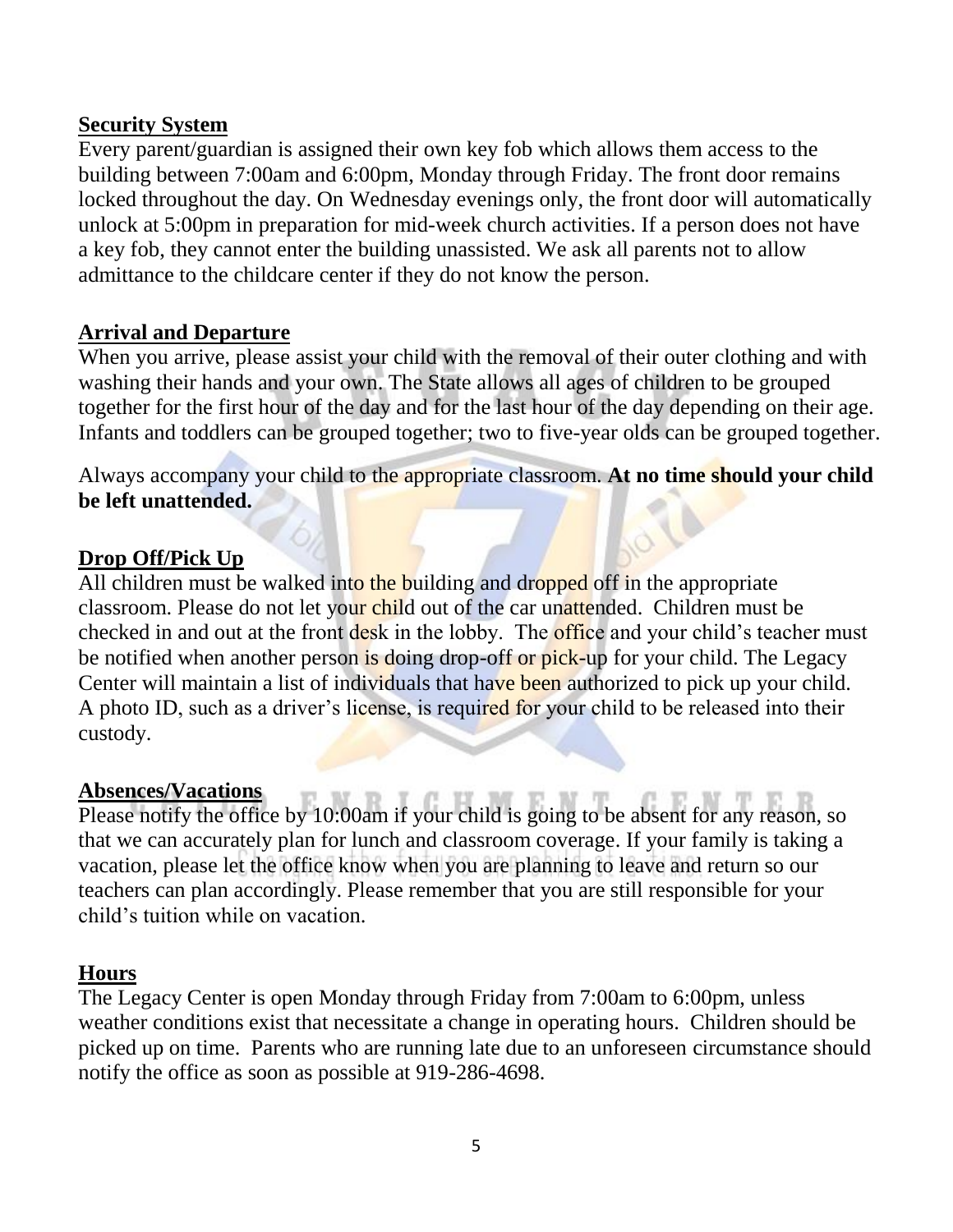#### **Late Pick-Up Fees**

The Center closes promptly at 6:00pm and the teachers' work schedules are set accordingly. Please plan to consistently complete picking up your child and be ready to leave the building by 6:00pm.

There is a \$15.00 per child late fee for  $1 - 10$  minutes late and a \$2.00 per minute, per child late fee for 11+minutes late (i.e. 11 minutes late  $= $22$  late fee).

In the event that a child has not been picked up from the Center and parents, or authorized individuals, cannot be reached by 7:00pm, the Center will notify the Durham Police Department to pick up the child.

#### **Holidays / Closings**

The Legacy Center observes the following holidays throughout the year; included are the scheduled teacher work days: L.

- New Year's Day
- Martin Luther King Day
- President's Day *(Teacher Work Day)*
- Easter *(Good Friday & Easter Monday)*
- Memorial Day
- Independence Day
- Labor Day *(Teacher Work Day)*
- Thanksgiving *(Thursday through Friday) On the Wednesday before Thanksgiving, the Center will operate on a reduced schedule of 7:00 – 4:00.*
- Christmas *(This fluctuates from year to year and includes teacher work days.)*

GHILD ENRIGHMENT GENTER

## **Inclement Weather** anging the future one child at a time.

The Legacy Center does not follow the Durham Public Schools policy regarding inclement weather. The number of staff who can safely travel to the Center determines our ability to maintain state classroom ratios. Based on this information the center director will make the decision to open late or close early. Please check our website (*www.legacydurham.com*), our Facebook page (Legacy Child Enrichment Center), WTVD-11 & WRAL-5 for announcements regarding delays or closings.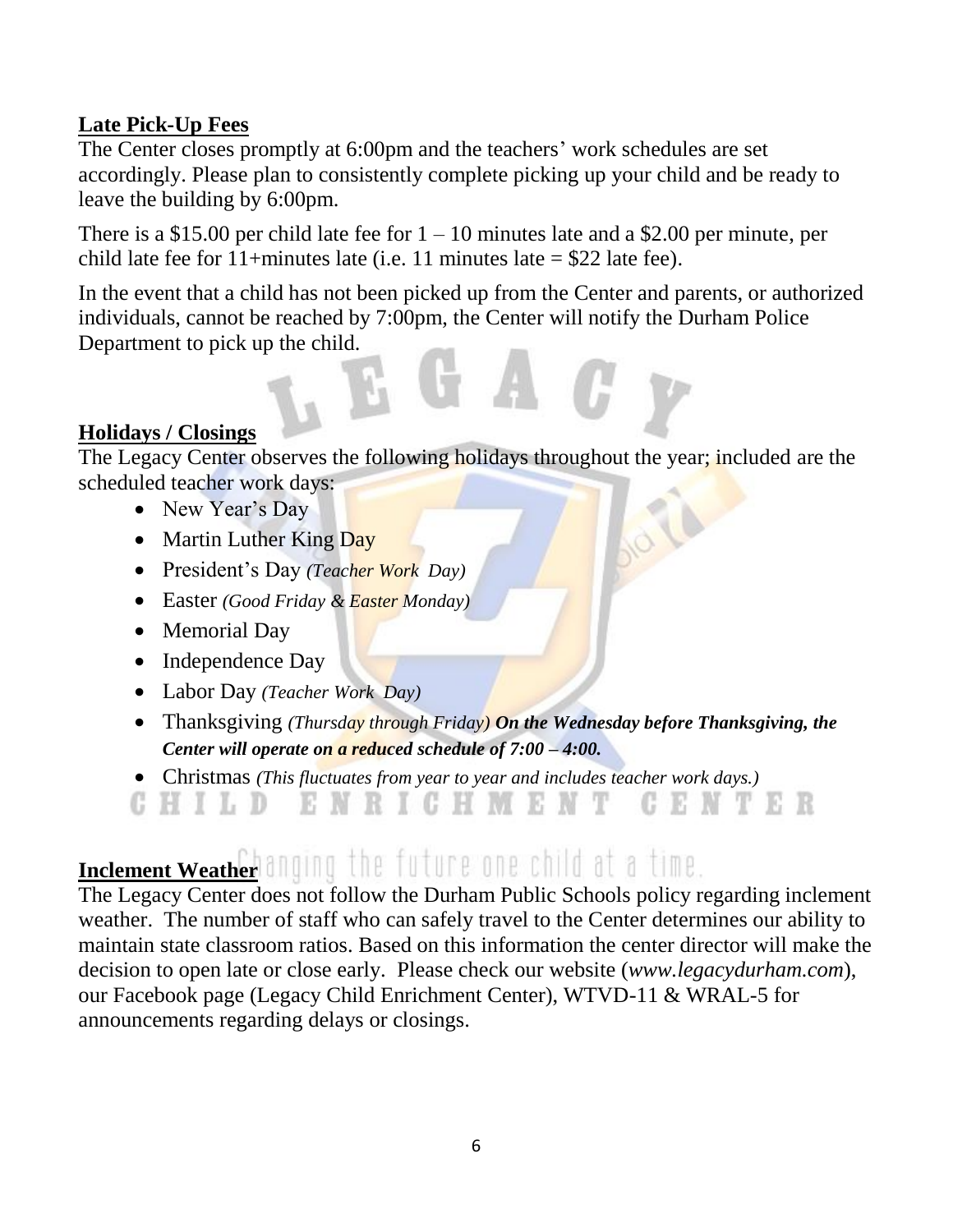#### **Notice and Withdrawal from the Center**

The Legacy Center or parents/guardians may terminate their agreement/contract by giving a 30-day written notice.

The Legacy Center may terminate their agreement/contract without notice if the parent/guardian is 30 days late with tuition or due to behavioral issues.

#### **Solicitation of Legacy Employee**

Parents who withdraw from the Legacy Center and employ a staff member as their personal nanny will be charged a finder's fee of \$500.

#### **Our Programs**

#### *Our Infant Program: Ages 6 weeks – 12 months*

The Infant ratio is 1:5 with a group size of 10. Our Infant classroom(s) have two full-time teachers available in the classroom. Teachers implement the lesson plan that has ageappropriate, creative activities for infants to explore and be engaged in.

#### *Our Toddler Program: Ages 12 months – 24 months*

The Toddler ratio is 1:6 with a group size of 12. Our Toddler classroom(s) have two fulltime teachers available in the classroom. Teachers implement the weekly lesson plan by being on children's eye level while engaging in developmentally age-appropriate activities.

#### *Our Twos Program: Ages 2 to 3yrs*

The Twos ratio is 1:8. Our Twos classroom(s) have two full-time teachers available in each classroom. Twos are very much in the "I do it" phase.

# *Our Preschool Program: Ages 3 – 4 years old*

The ratio in PS1 is 1:9. There are two full-time teachers available and a third teacher joins the group when the classroom size is larger than 18. The children in PS1 are young threeyear-olds.

The children in PS2 are older threes and four-year-olds. The classroom ratio in PS2 is 1:15. There is one full-time teacher in the classroom and another teacher is available to assist. Transitions into the PS program occur on the Tuesday after Labor Day.

Both PS classrooms are taught classroom management as they learn how to move from one activity center in the classroom to another with each center having a limit for the number of children permitted. This system allows children to maneuver around the classroom and to practice problem-solving skills when the number of children exceeds the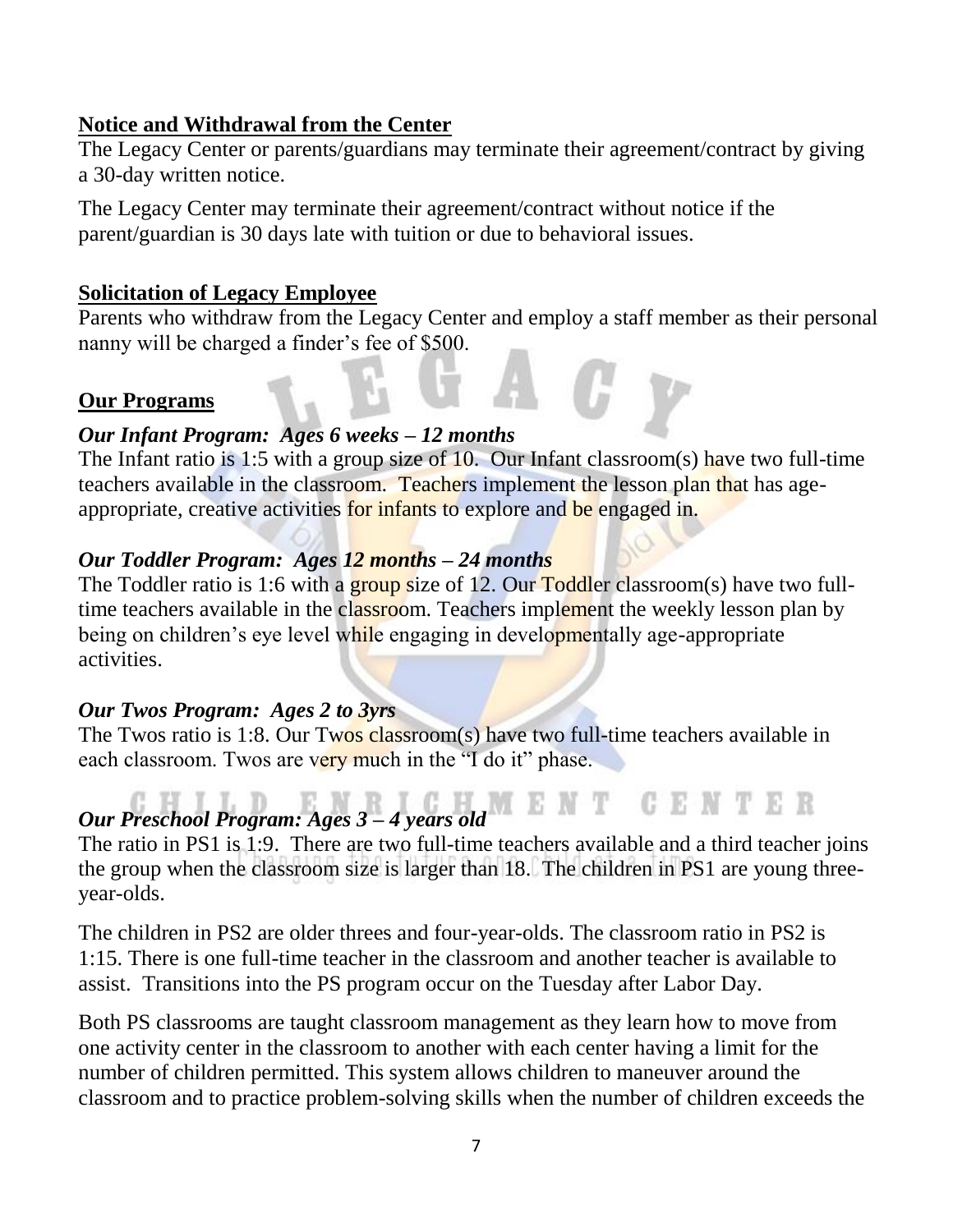allotted amount. Basic math and science activities are explored along with pre-writing and drawing skills. Teachers individualize to meet the individual needs of each child. Small group activities continue and enhance the focus of the skills being introduced or taught.

#### *Our Pre-K Program: Ages 4 – 5 years old*

The Pre-K ratio is 1:25. There is one full-time teacher in the classroom and another teacher is available to assist.

The children in Pre-K are exposed to mathematical concepts, word recognition, beginning reading skills, Scripture and memory games, along with an introduction to money.

An important part of kindergarten is social and emotional development. Our focus is to prepare them as best we can. This involves promoting critical thinking and problemsolving skills, supporting and fostering self-esteem, and self-awareness. Teachers continue to explore the concept of predictions and incorporate graphing. They introduce children to writing their own stories and help them identify their full name. Children are taught the parts of a book such as who is the author, the illustrator, where is the spine, and the front and back of a book. They explore the structure of a story by learning to identify the beginning, the middle and the end of a story and build upon concepts that were introduced and taught in preschool as they continue to be involved in new and exciting projects.

#### **Enrichments**

Periodically the Legacy Center provides enrichment classes in-house by Legacy teachers. More information is available when these enrichments are being offered.

Other programs such as Soccer Shots and LionHeart Fitness are available for families who wish to participate. Enrollment and payment is handled directly with each program. When these programs are in effect, a Legacy staff member is always present with the children.

# Sick Policy ILD ENRICHMENT CENTER

Please do not bring your child to the Legacy Center if he/she is sick. Parents will be called to pick up their child if he/she becomes ill while at school, particularly in cases of fever, diarrhea or vomiting. To provide parents with as much notice as possible, parents will receive a courtesy phone call if a child has a low-grade fever or after a child has had 2 episodes of diarrhea or vomiting. Parents are not required to pick up their child until the child has a fever of 100 or above or after a third episode of diarrhea or vomiting has occurred. Parents are encouraged to pick up their child as soon as possible, preferably within one hour of notification. We follow the state-mandated requirement of children being symptom free, without medication, for 24 hours before returning to the Center. A note from your child's pediatrician stating that they are not contagious will allow your child to return to the Center within 24 hours.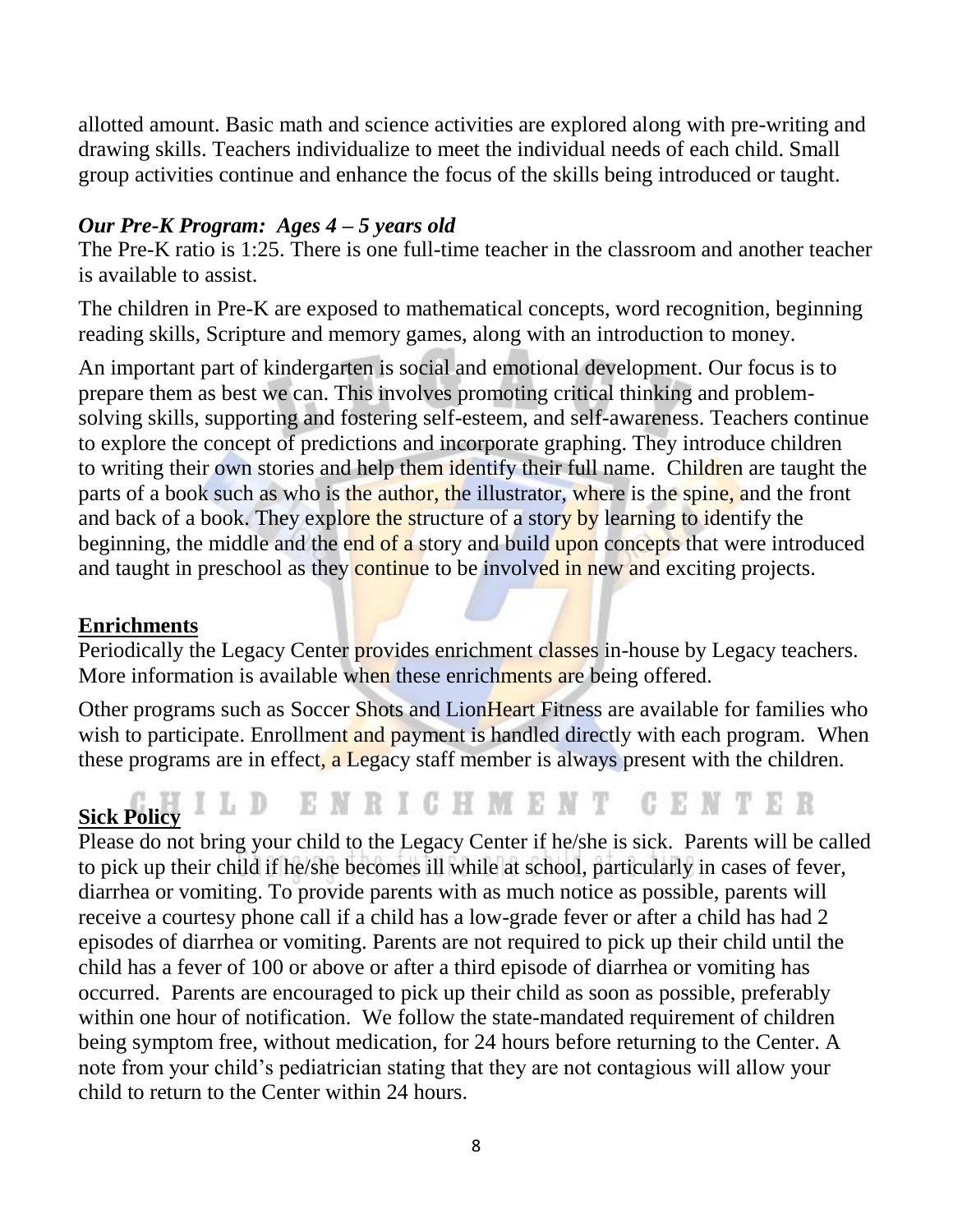If a child develops a rash, the staff will monitor the color and size and notify parents. Depending on the severity of the rash, a doctor's note may be required before the child is able to return to school.

#### **Health Screenings/Trainings**

Every staff member has had a physical, a TB skin test, and completed state-mandated health and safety course work.

#### **Meals**

The Legacy Center provides a morning snack, a daily lunch, and an afternoon snack. Morning snack is served between 9:00 – 9:30 a.m.; lunch is served between  $12:00 - 12:30$ p.m.; and afternoon snack is served between 3:00 – 3:30 p.m. A late evening snack is also available in some classrooms between 5:15 -5:30 p.m.

The Legacy Center will make substitutions to the menu for children with food allergies or dietary restrictions. Our chef will do her best to meet special dietary requests. Please consult with the director if you need to provide your child's lunch, in order to ensure NC Dietary Guidelines are maintained.

#### **Nut-free Environment**

All outside food MUST be checked by administrative personnel before entering the classroom hallway. We do not serve any food items that contain nuts or that may have been processed with nuts. All food that a child brings with them to the Center must be eaten in the lobby with parent supervision.

#### **Birthday Party Options**

The Legacy Center encourages parents to celebrate their child's birthday here at the Center. To help eliminate the return of store-bought items that may contain nuts or have been prepared in an environment with other nuts, the Legacy Center provides parents the opportunity to purchase a birthday party to be held in the birthday child's classroom. There are three snack options for parents to choose from: cupcakes, dessert quesadillas, or fruit & yogurt parfaits. The \$25 birthday celebration also includes a birthday hat, plates, napkins, a banner, and photo. More information can be found in each classroom on the parent information board.

#### **Drills**

The Legacy Center is required by the NC Division of Child Development to conduct scheduled fire, shelter-in-place and lock-down drills. Fire drills are conducted monthly at various times of the operating day. Shelter-in-place or lock-down drills occur every 3 months, also at various times of the day.